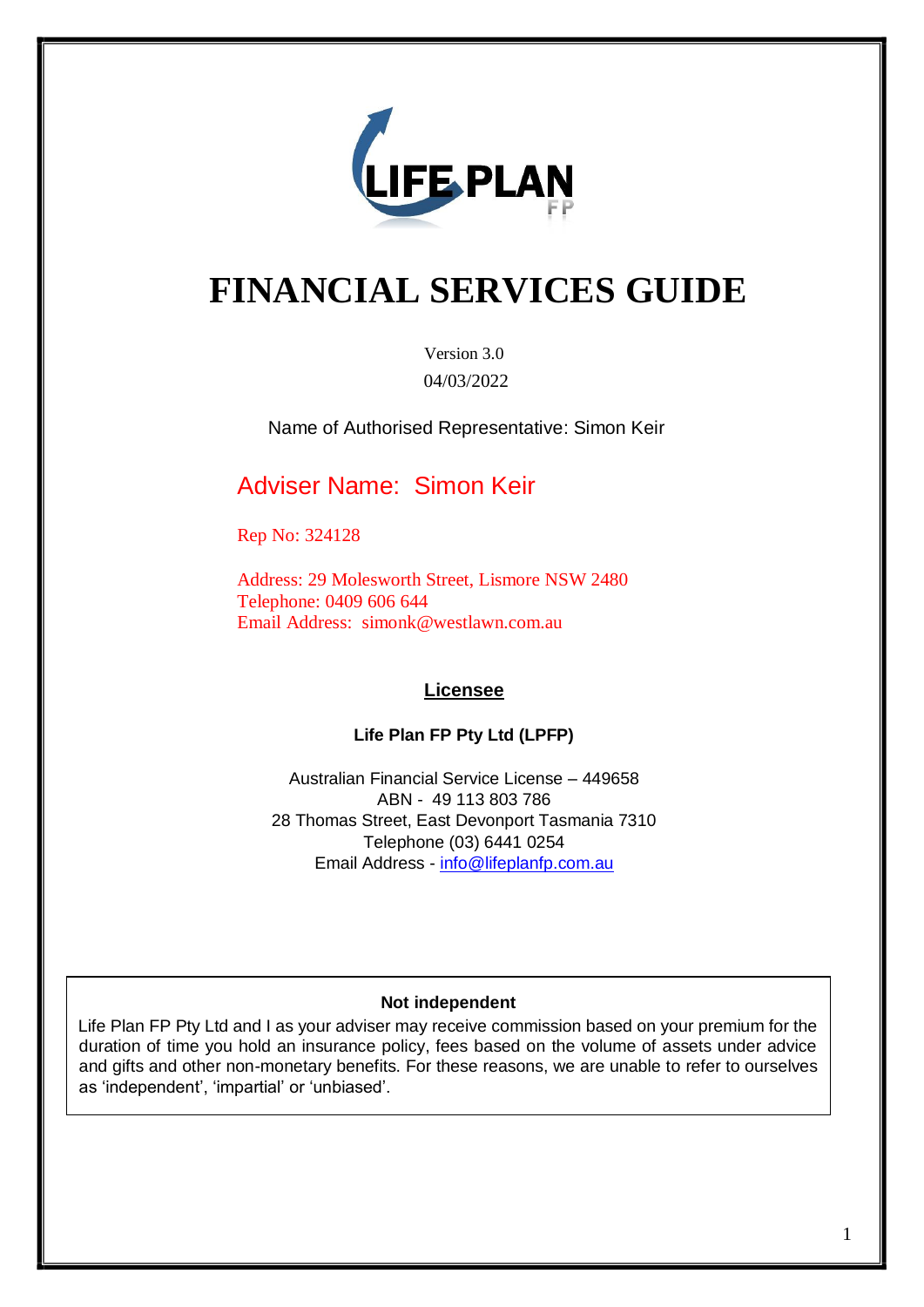### **How can we help you?**

Before seeking our advice, you probably have a number of questions you would like to ask about us and how we can help you. To help you get to know us and decide whether to use our services, we have prepared this Financial Services Guide (FSG) which is designed to explain:

- 1. Who we are
- 2. Matters we can help you with
- 3. How we are paid
- 4. Privacy
- 5. If you have a complaint
- 6. Other matters you might want to know
- 7. Our relationships
- 8. Confirmation of Receipt
- 9. Your Responsibilities as a client

If you need more information or clarification, please contact us.

#### **1. Who we are**

Your Advisor is either a self-employed contractor of Authorized Representative of Life Plan FP Pty Ltd. Your Adviser is the "providing entity" for the purposes of the Corporations Law. The Adviser is an Authorised Representative of Life Plan FP Pty Ltd.

Life Plan FP Pty Ltd holds Australian Financial Services License ('AFSL") Number 449658 and has authorised the creation of this Financial Services Guide or FSG.

This FSG is given to you by your adviser with the authority of Life Plan FP Pty Ltd. When one of our Authorised Representatives provides financial services to you, they will be acting for you on behalf of Life Plan FP Pty Ltd.

### **2. Matters we can help you with**

We can help you with the following:

 $\Box$  Insurance services

In addition, we can offer you an on-going monitoring and review service for your investment portfolio or life insurance program.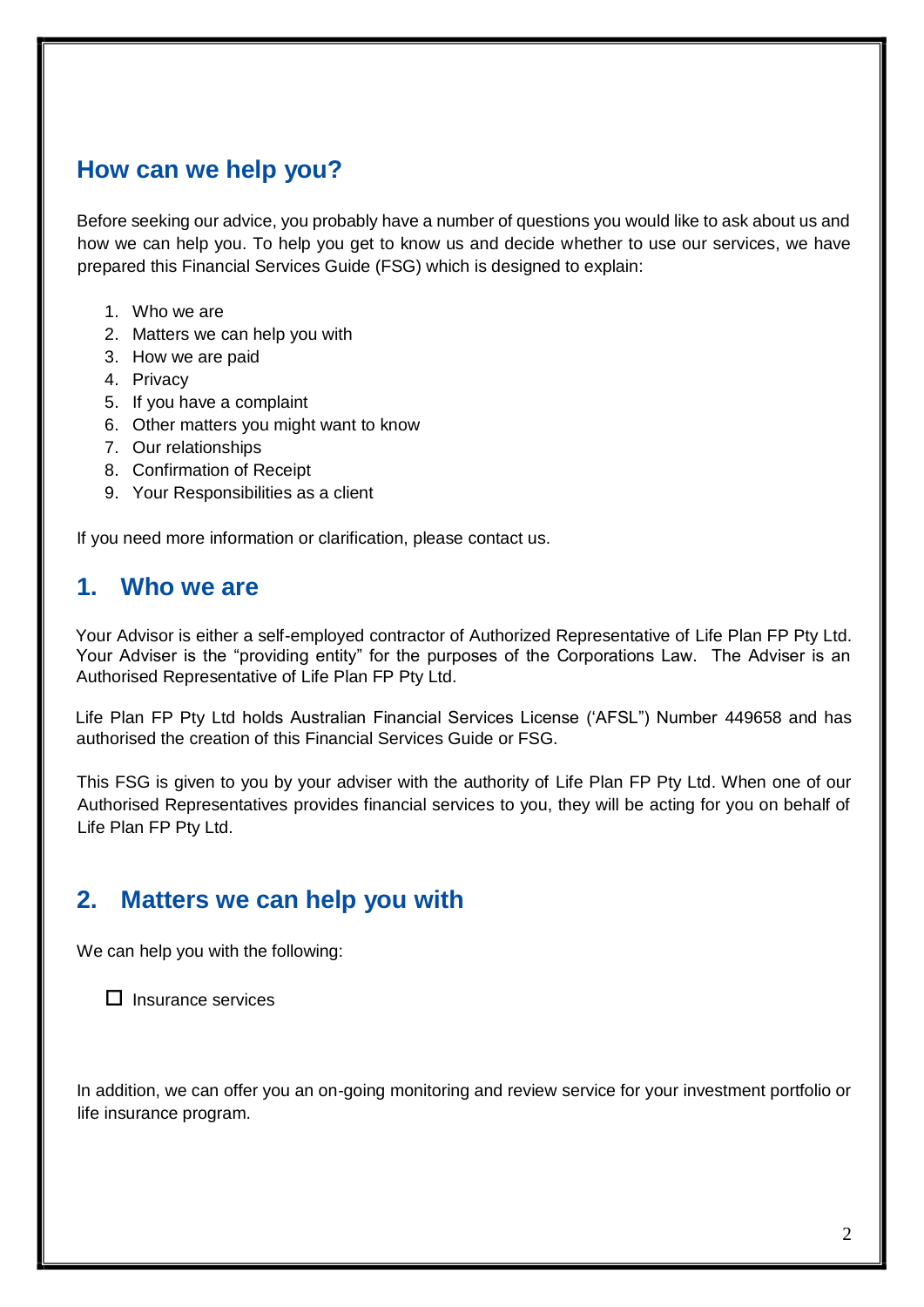We are licensed to provide financial product advice and deal in some or all of the following financial products:

Risk insurance products:

- $\triangleright$  Life Cover
- $\triangleright$  Trauma Cover
- $\triangleright$  Income protection
- $\triangleright$  Total and permanent disability insurance
- $\triangleright$  Business Expense Insurance

If we provide personal advice to you, we are required under the law to act in your best interests and prioritize your interests ahead of our own.

You may specify how you would like to give us instructions. For example, by telephone, email, fax or other means. But in all cases we must receive a written confirmation of these instructions.

#### **3. How we are paid**

#### **Initial & On-going Commissions and Fees**

There is ordinarily no charge to you for the advice provided. When you purchase the Insurance Product, the insurance company may pay the Licensee 30% to 60% Plus GST of the first year's premium (expolicy fee and stamp duty) and a percentage of this is paid to the Authorised Representative as commission. The product provider may also pay ongoing commission of between 20% and 30% plus GST for review services.

#### **OR**

#### **Fee for Service**

We may charge a fee for our service in conjunction with, or instead of, commission. The fee may be calculated at an hourly rate ranging between \$200 to \$350 per hour, depending on the advice you have sought and whether we receive a commission. You may also be charged a Statement of Advice (SoA) preparation fee. This can range between \$500 and \$2,500 (inclusive of GST) depending on the complexity and the time spent. Any fee for service must be paid within seven (7) days of the date of the tax invoice being issued to you.

Further details about commissions and or other benefits your adviser receives for recommending a product will be available to you when specific recommendations are made in the SoA or Record of Advice (RoA).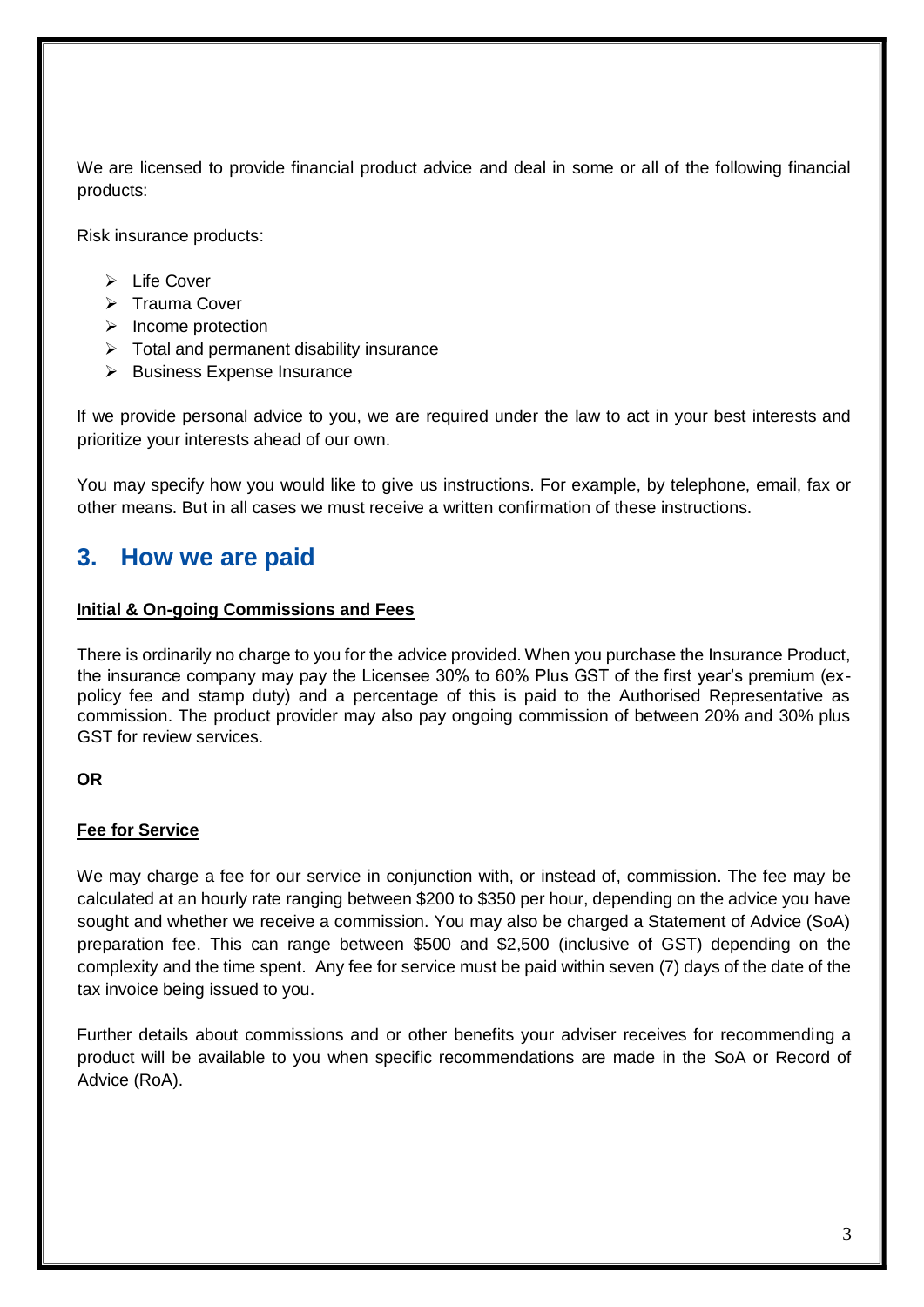### **4. Privacy**

We will need to find out your individual objectives, financial situation and needs before we recommend any financial product to you. You have the right not to divulge this information to us, if you do not wish to do so. In that case, we are required to warn you about the possible consequences of us not having your full personal information. You should read the warnings carefully.

We keep a record of the personal information, which may include details of your investment objectives, financial situation and particular needs, you provide to us. On your request, we can provide you with a copy of your personal information and advice documents, which we keep on record for no less than 7 years. Please note that a fee for this service may apply.

We are committed to implementing and promoting a Privacy Policy which will ensure the privacy and security of your personal information.

### **5. If you have a complaint**

We are committed to providing quality advice to you. This commitment extends to providing accessible complaint resolution mechanisms for you.

If you have any complaint about the service provided to you, you should contact us directly on (03) 64 410 254, or email admin@australianadvisory.com.au or write to the Complaints Manager, Life Plan FP Pty Ltd, Po Box 145e East Devonport TAS 7310. about your complaint and we will try and resolve your complaint within 30 days.

If after 30 days we cannot reach a satisfactory resolution to your complaint, we are a member of the Australian Financial Complaints Authority (AFCA), which is a service for consumers. The contact details for AFCA are: Tel: 1800 931 678, Email[: info@AFCA.org.au](mailto:info@AFCA.org.au) Postal Address: GPO Box 3, Melbourne VIC 3001

#### **Your personal Adviser is:**

Adviser Name: Simon Keir

Contact Details: Telephone: 0409 606 644 Email Address[:](http://www.uniqueinsurancegroup.com.au/) simonk@westlawn.com.au

#### **6. Other matters you might want to know**

We will also provide you with a SoA whenever we provide you with any advice which takes into account your objectives, financial situations and or needs. The SoA will contain the advice, the basis on which it is given and information about fees, commissions and associations which may have influenced the provision of the advice.

If we give you further advice, or when no financial product is recommended, a RoA may be provided to you instead of a SoA. You can request a copy of the RoA by contacting us (if you have not previously received a copy) within 7 years of that further advice being given.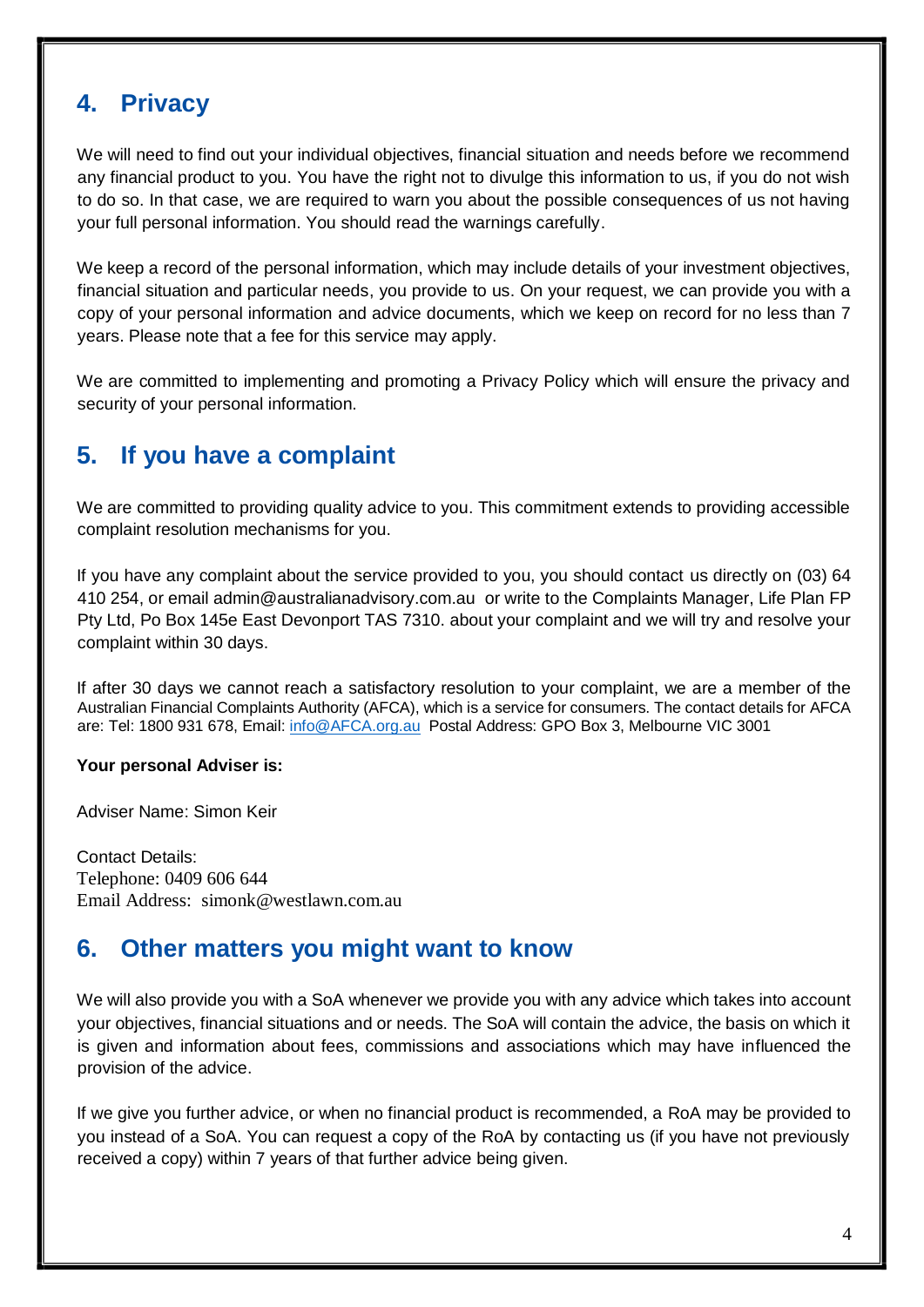In the event, we make a recommendation to acquire a particular financial product (other than securities) or offer to issue or arrange the issue of a financial product, we must also provide you with a Product Disclosure Statement containing information about the particular product which will enable you to make an informed decision in relation to the acquisition of that product.

We hold professional indemnity insurance cover for the activities conducted under our AFS license which we believe satisfies the requirements of section 912B of the *Corporations Act 2001* for compensation arrangements. The insurance may or may not cover claims in relation to the conduct of authorised representatives, representatives and employees who no longer work for the Licensee (but who did at the time of the relevant conduct).

# **7. Our relationships**

Neither your Adviser nor the Licensee have any association or relationship with the issuers of financial products that might reasonably be expected to be capable of influencing them in the provision of financial services.

## **8. Your Responsibilities as a client**

We will ensure that our advice is in your best interests and is appropriate to you at the time it is provided. However, certain aspects of our advice are largely outside our control and are mainly within your control. Therefore, responsibility for these matters largely remains with you.

You are responsible to disclose all information which may be required by a product provider to access your eligibility for that product. Non-Disclosure of appropriate information may disadvantage you.

You are responsible for ensuring that our advice remains in your best interests and appropriate to you over time. You must notify us in writing immediately should your personal circumstances change or should general economic conditions or legislation change in a way that affects our advice to you.

You are responsible for ensuring your bank account and investment account details including account numbers, passwords and personal identification numbers are kept confidential, are stored safely and not recorded in a form that can be accessed by other persons including access by hacking computers, are not provided to any person, including your adviser, and are changed on a regular basis and at least once a month. You are solely responsible for any losses caused by a misuse of this data by any person, including cyber fraud or any other form of fraud.

# **9. Confirmation of Receipt of FSG**

I have read and understood this Financial Services Guide.

| Client 1 Name | <b>Client 1 Signature</b> |
|---------------|---------------------------|
|               |                           |

Client 2 Name **Client 2 Signature** 

Two copies of this FSG;

One to be retained by the client and the other copy to be retained by the adviser.